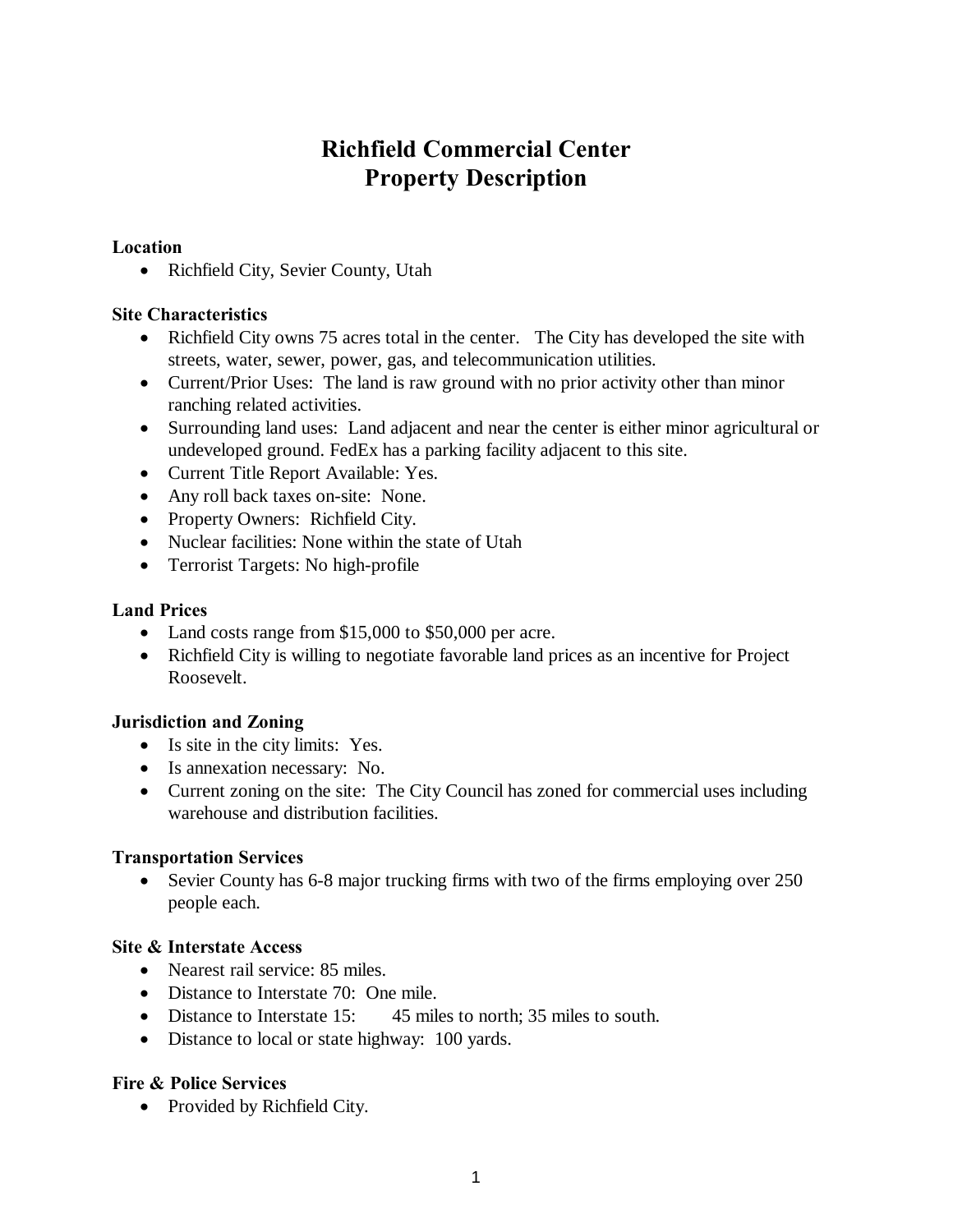# **Richfield Commercial Center**

**Page 2**

#### **Airport Services**

- · Local Airport: Richfield Municipal
- Distance from site: 1 mile
- Runway Length: 6,645 feet.
- The airport is IFR rated.
- · Nearest Commercial Airport: Salt Lake City International; 165 miles.

#### **Drainage, Flood Control, Environmental**

- Any floodway or critical flood zone: None.
- · Obvious or known wetlands, endangered species or historic site: None.

#### **Sewer & Water Services**

- Provided by Richfield City.
- · Ample water is available for Project Roosevelt as well as wastewater facilities.

#### **Electrical Power**

- · Provider: Rocky Mountain Power (Pacificorp) provides services the site.
- Three-phase power is available.
- · A rate sheet can be provided upon request.
- Source of power: Utah is approximately 92% coal generation.

#### **Telecommunications**

- · Qwest Communications for landline services including T-1, T-3, and DSL speeds for Internet connections.
- Fiber optic lines are available in the state highway that is 100 yards from the site.
- A local firms provides wireless services including speeds up to T-3

# **Natural Gas**

• Provider: Questar. A rate sheet can be provided upon request.

# **Geotechnical & Earthquake Hazards**

- General Soil Type: sandy loam, clays.
- Are there any known unusual soil conditions? None.
- Seismic Zone: 2B (C to D range for engineering puruposes)
- · History of major earthquakes: None.
- · Water table: some mitigation required